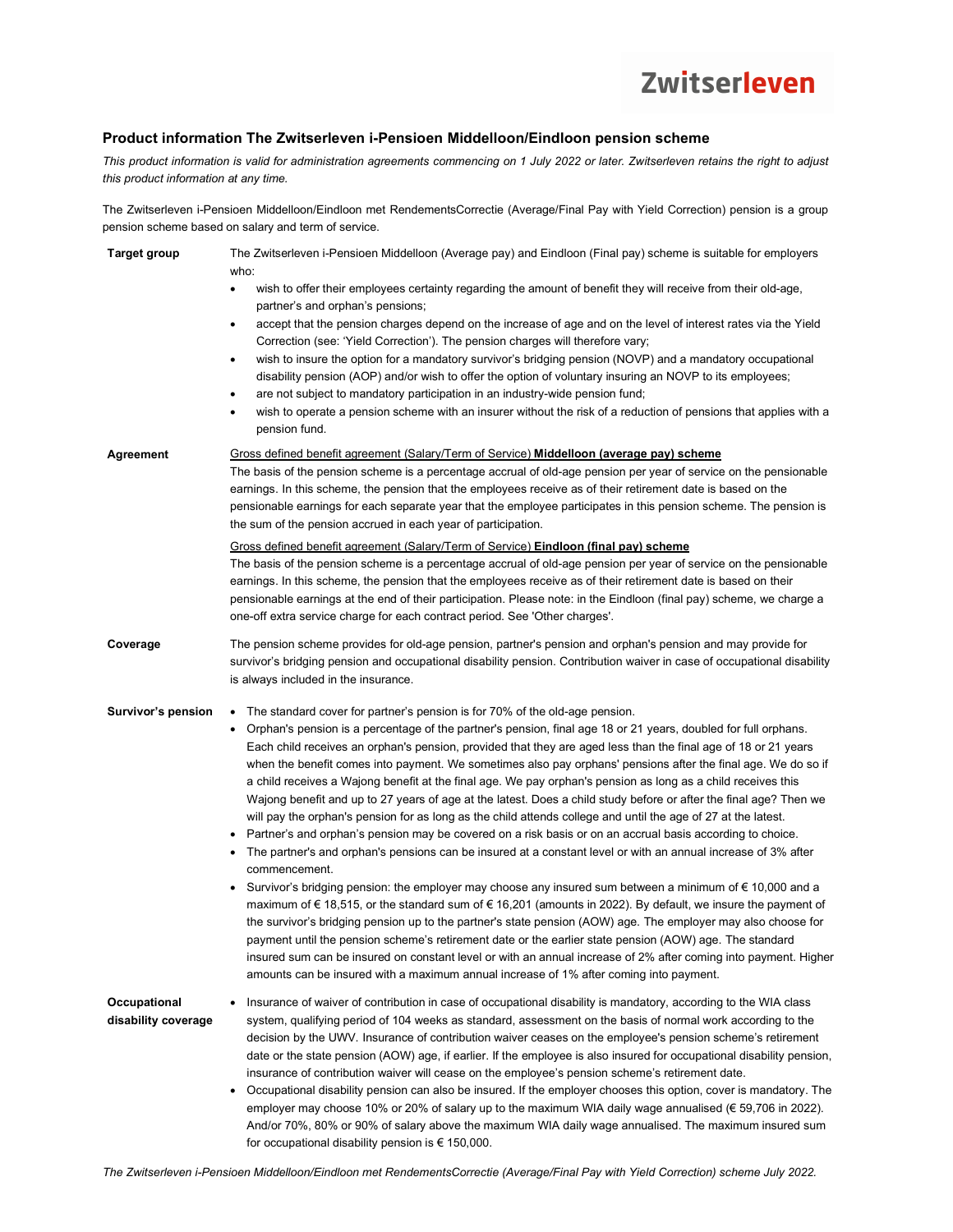| Joining age                              | Choice of 18 or 21 years of age (or later date of joining).                                                                                                                                                                                                                                                                                                                                                                                                                                                                                                                                                                                                                                                                                                                                                                                                                                                                                                                                   |  |  |  |  |  |  |
|------------------------------------------|-----------------------------------------------------------------------------------------------------------------------------------------------------------------------------------------------------------------------------------------------------------------------------------------------------------------------------------------------------------------------------------------------------------------------------------------------------------------------------------------------------------------------------------------------------------------------------------------------------------------------------------------------------------------------------------------------------------------------------------------------------------------------------------------------------------------------------------------------------------------------------------------------------------------------------------------------------------------------------------------------|--|--|--|--|--|--|
| Reference date                           | January 1st.                                                                                                                                                                                                                                                                                                                                                                                                                                                                                                                                                                                                                                                                                                                                                                                                                                                                                                                                                                                  |  |  |  |  |  |  |
| Pensionable salary                       | 12 times fixed monthly salary (+ 8% holiday allowance if applicable);<br>13 times fixed monthly salary (+ 8% holiday allowance over 12 or 13 months if applicable).<br>The tax limits set out in the Wet op de loonbelasting 1964 (Dutch wage tax act 1964) may not be exceeded.<br>The employer may cap the pensionable salary. The statutory maximum is $\epsilon$ 114,866 (2022).                                                                                                                                                                                                                                                                                                                                                                                                                                                                                                                                                                                                          |  |  |  |  |  |  |
| Statutory offset                         | Minimum: For Middelloon (Average Pay) 100/75 of the state pension (AOW) (including supplements, € 14,802 in<br>2022 for a married person) or a higher annual amount to be specified by the employer. For Eindloon (Final Pay)<br>100/66.28 of the state pension (AOW) (including supplements, € 16,749 in 2022 for a married person) or a higher<br>annual amount to be specified by the employer.<br>The statutory offset is adjusted annually on 1 January.                                                                                                                                                                                                                                                                                                                                                                                                                                                                                                                                 |  |  |  |  |  |  |
| <b>Pension scheme</b><br>retirement date | The first day of the month in which the participant or inactive participant reaches 68 years of age. 67 years of age is<br>also possible on request.                                                                                                                                                                                                                                                                                                                                                                                                                                                                                                                                                                                                                                                                                                                                                                                                                                          |  |  |  |  |  |  |
|                                          | <b>(Minimum) Premium</b> The minimum annual premium is $\epsilon$ 1,500.                                                                                                                                                                                                                                                                                                                                                                                                                                                                                                                                                                                                                                                                                                                                                                                                                                                                                                                      |  |  |  |  |  |  |
| Premium payment<br>period                | Annually or monthly.                                                                                                                                                                                                                                                                                                                                                                                                                                                                                                                                                                                                                                                                                                                                                                                                                                                                                                                                                                          |  |  |  |  |  |  |
| Pay-out method                           | Monthly in arrears.                                                                                                                                                                                                                                                                                                                                                                                                                                                                                                                                                                                                                                                                                                                                                                                                                                                                                                                                                                           |  |  |  |  |  |  |
| <b>Contract period</b>                   | Default four years.                                                                                                                                                                                                                                                                                                                                                                                                                                                                                                                                                                                                                                                                                                                                                                                                                                                                                                                                                                           |  |  |  |  |  |  |
| Collection                               | Via invoices. The employer can online access the current financial status. The employer has 15 days from the value<br>date to pay the invoice. After that, we will charge interest.                                                                                                                                                                                                                                                                                                                                                                                                                                                                                                                                                                                                                                                                                                                                                                                                           |  |  |  |  |  |  |
| <b>Principles and</b><br>charges         | Mortality table:<br>ZL 2018, 2.5% actuarial interest rate.<br>Disbursement mark-up: 1.5% of the net single premium.<br>Mark-up for insurance<br>of contribution waiver 2.9% (successive single premiums, retirement age 68 years)<br>2.9% (risk premiums, retirement age 68 years).<br>• Service charges:<br>18%, less the percentage volume discount.                                                                                                                                                                                                                                                                                                                                                                                                                                                                                                                                                                                                                                        |  |  |  |  |  |  |
| <b>Yield Correction</b>                  | With Yield Correction, the premium is adjusted depending on the Yield Correction benchmark (the average of the 15,<br>20, 25, 30, 35, 40 and 50 years Euro SWAP mid interest).<br><b>Features of Yield Correction</b><br>• Yield Correction provides a mark-up or discount to the actuarial rate premium. There is no sharing of surplus<br>interest ex-post, also not after termination of the administration agreement.<br>• The discount or mark-up is determined on a daily basis depending on the Yield Correction benchmark (the<br>average of the 15, 20, 25, 30, 35, 40 and 50 years Euro SWAP mid interest).<br>• Yield Correction is not claimed or granted with respect to insurance of occupational disability pension (if<br>applicable).<br>Yield Correction has two variants: 'Fixed' and 'Variable'.<br>The survivor's bridging pension, if insured, always has its own Yield Correction: 'Fixed Yield Correction for NOVP'<br>(with its own percentage of Yield Correction). |  |  |  |  |  |  |
| <b>Fixed Yield</b><br>Correction         | Fixed Yield Correction is determined on one occasion on the creation of the agreement on the basis of the Yield<br>Correction benchmark (the average of the 15, 20, 25, 30, 35, 40 and 50 years Euro SWAP mid interest) and the<br>average age of the participants. The percentage applies for the whole term of the agreement.<br>Zwitserleven uses the Fixed Yield Correction to adjust the periodic pension premium.<br>This increases or reduces the actuarial rate premium. The Fixed Yield Correction does not apply to:<br>• the purchase of years of past service at the start of the administration agreement;<br>single contributions for indexation;<br>inward and outward individual transfers of accrued benefits.<br>Zwitserleven determines the current price of the guarantee in these cases. Zwitserleven uses Variable Yield<br>Correction in such cases.                                                                                                                   |  |  |  |  |  |  |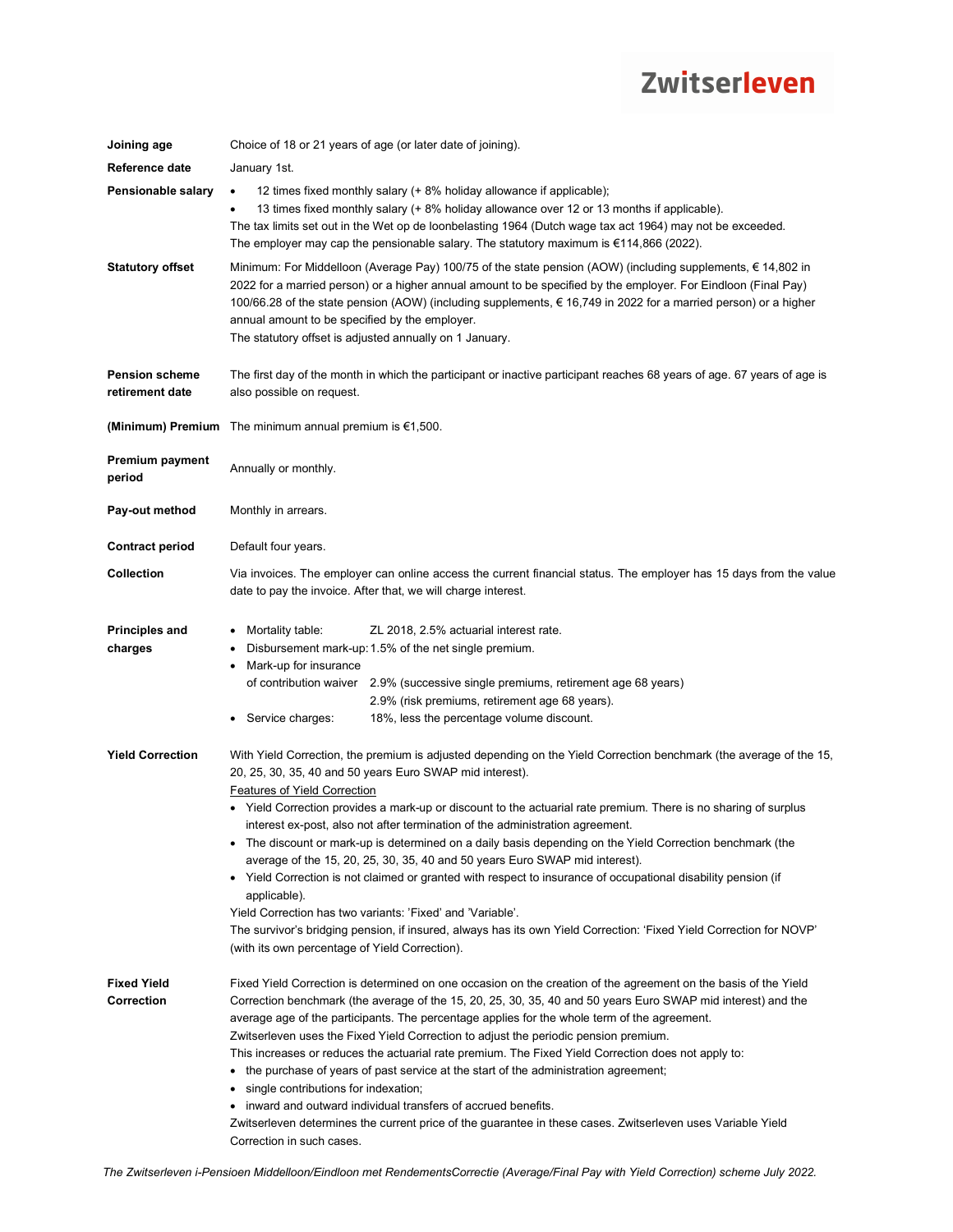| Variable Yield<br>Correction<br><b>Costs of Yield</b>                                          | Variable Yield Correction is established monthly on the basis of the Yield Correction benchmark (the average of the<br>15, 20, 25, 30, 35, 40 and 50 years Euro SWAP mid interest) and the average age of the participants. If survivor's<br>bridging pension is also insured, it always has its own Yield Correction: 'Fixed Yield Correction for NOVP' (with its<br>own percentage of Yield Correction).<br>Solvency and management fees:                                                                                                                                                                                                                                                                                                                                                                                                                                                                                                                                               |  |  |
|------------------------------------------------------------------------------------------------|-------------------------------------------------------------------------------------------------------------------------------------------------------------------------------------------------------------------------------------------------------------------------------------------------------------------------------------------------------------------------------------------------------------------------------------------------------------------------------------------------------------------------------------------------------------------------------------------------------------------------------------------------------------------------------------------------------------------------------------------------------------------------------------------------------------------------------------------------------------------------------------------------------------------------------------------------------------------------------------------|--|--|
| Correction                                                                                     | • contributory pension contract:<br>0.25% margin on the market interest rate (the Yield Correction benchmark)<br>Non-contributory pension contract: no solvency and management fees*.<br>* Exceptions are supplements and individual outward transfers of accrued benefits. Variable Yield<br>Correction is used in these cases. This includes the solvency and management fees stated above as a<br>margin on the market interest rate.                                                                                                                                                                                                                                                                                                                                                                                                                                                                                                                                                  |  |  |
| <b>Solution for</b><br>individual transfers<br>of accrued benefits<br>(insured as<br>standard) | An outward individual transfer of accrued benefits entails a risk that the employer may have to make an additional<br>(sometimes substantial) payment. The solution insures the employer against this risk. With the Zwitserleven i-<br>Pensioen Middelloon/Eindloon pension scheme, this is insured as standard. Upon request, an employer may decide<br>not to take this insurance. For the solution, the employer pays a mark-up of 0.9% of the net single premium,<br>disbursement included. Other markups, such as for PVA or administration, are again counted over this mark-up. The<br>cover also applies after termination of the administration agreement for pensions accrued during the term of this<br>administration agreement. Entitlements previously accrued with Zwitserleven are not covered by this insurance. If<br>you would like to know the options available for insuring entitlements accrued in former pension schemes, contact us<br>for further information. |  |  |
| <b>Supplements</b>                                                                             | No goal-oriented supplement policy on pensions as default. An employer may make additional payments as a one-<br>off single premium. In the average pay scheme, an employer may grant supplements to participants, inactive<br>participants and pensioners. In the final pay scheme, an employer may grant supplements to inactive participants<br>and pensioners.                                                                                                                                                                                                                                                                                                                                                                                                                                                                                                                                                                                                                        |  |  |
| <b>Volume discount</b>                                                                         | We adjust our service charges by granting a volume discount. The percentage of this volume discount depends on<br>the total annual premium amount in the pension contract and the average contribution per participant. The threshold<br>amounts are tested by Zwitserleven annually on 1 July and, if appropriate, adjusted on the basis of wage and price<br>index figures.<br>The premiums for the independent orphan's pension and the survivor's bridging pension are not included in the                                                                                                                                                                                                                                                                                                                                                                                                                                                                                            |  |  |

| Average premium<br>per           | Annual premium volume (from - to) in EUR |          |          |          |          |          |          |           |              |
|----------------------------------|------------------------------------------|----------|----------|----------|----------|----------|----------|-----------|--------------|
| participant                      | less                                     | 20.000-  | 40.000-  | 60.000-  | 80.000-  | 120.000- | 300.000- | 750,000-  | 1,500,000    |
| (from - to)<br>in EUR            | then                                     | 40,000   | 60,000   | 80,000   | 120,000  | 300,000  | 750,000  | 1,500,000 | and<br>above |
| $0 - 2,000$                      | 20,000<br>$0.00\%$                       | $0.00\%$ | $0.00\%$ | $0.00\%$ | $0.00\%$ | $0.00\%$ | 1.75%    | 2.25%     | 3.50%        |
| 2,000<br>3,000<br>$\blacksquare$ | $0.00\%$                                 | $0.00\%$ | $0.00\%$ | $0.00\%$ | 0.50%    | 4.25%    | 6.00%    | 6.50%     | 7.75%        |
|                                  | $0.00\%$                                 | $0.00\%$ | $0.00\%$ | 0.75%    | 2.25%    | 6.25%    | 7.75%    | 8.25%     | 9.75%        |
| $3,000 - 4,000$                  |                                          |          |          |          |          |          |          |           |              |
| $4,000 - 5,000$                  | $0.00\%$                                 | $0.00\%$ | $0.00\%$ | 1.75%    | 3.25%    | 7.25%    | 8.75%    | 9.50%     | 10.50%       |
| 5,000<br>$-6,000$                | $0.00\%$                                 | $0.00\%$ | $0.00\%$ | 2.25%    | 4.00%    | 7.75%    | 9.50%    | 10.00%    | 10.75%       |
| $6,000 - 7,000$                  | $0.00\%$                                 | $0.00\%$ | $0.00\%$ | 2.75%    | 4.25%    | 8.25%    | 10.00%   | 10.50%    | 11.00%       |
| 7,000 - 8,000                    | $0.00\%$                                 | $0.00\%$ | $0.00\%$ | 3.00%    | 4.75%    | 8.50%    | 10.25%   | 10.75%    | 11.25%       |
| $8,000 - 9,000$                  | $0.00\%$                                 | $0.00\%$ | 0.25%    | 3.25%    | 5.00%    | 8.75%    | 10.50%   | 11.00%    | 11.50%       |
| $9,000 - 10,000$                 | $0.00\%$                                 | $0.00\%$ | 0.25%    | 3.50%    | 5.25%    | 9.00%    | 10.75%   | 11.25%    | 11.75%       |
| $10.000 - 12.500$                | $0.00\%$                                 | 0.25%    | 0.50%    | 3.75%    | 5.50%    | 9.25%    | 11.00%   | 11.50%    | 12.00%       |
| $12.500 - 15.000$                | $0.00\%$                                 | 0.25%    | 0.75%    | 4.00%    | 5.75%    | 9.50%    | 11.25%   | 11.75%    | 12.25%       |
| $15,000 - 17,500$                | $0.00\%$                                 | 0.50%    | 1.00%    | 4.25%    | 5.75%    | 9.75%    | 11.25%   | 12.00%    | 12.50%       |
| 17.500 - 22.500                  | $0.00\%$                                 | 0.50%    | 1.25%    | 4.50%    | 6.00%    | 10.00%   | 11.50%   | 12.25%    | 12.75%       |
| 22.500 en meer                   | $0.00\%$                                 | 0.75%    | 1.50%    | 4.75%    | 6.25%    | 10.25%   | 11.75%   | 12.50%    | 13.00%       |

annual premium amount when calculating the percentage of this discount. We do however grant this established percentage of volume discount on the premiums for these pensions.

**Combinations** You can combine several pension schemes into a single administration agreement, for instance:

a different accrual percentage for different participant groups;

a different personal contribution for different participant groups.